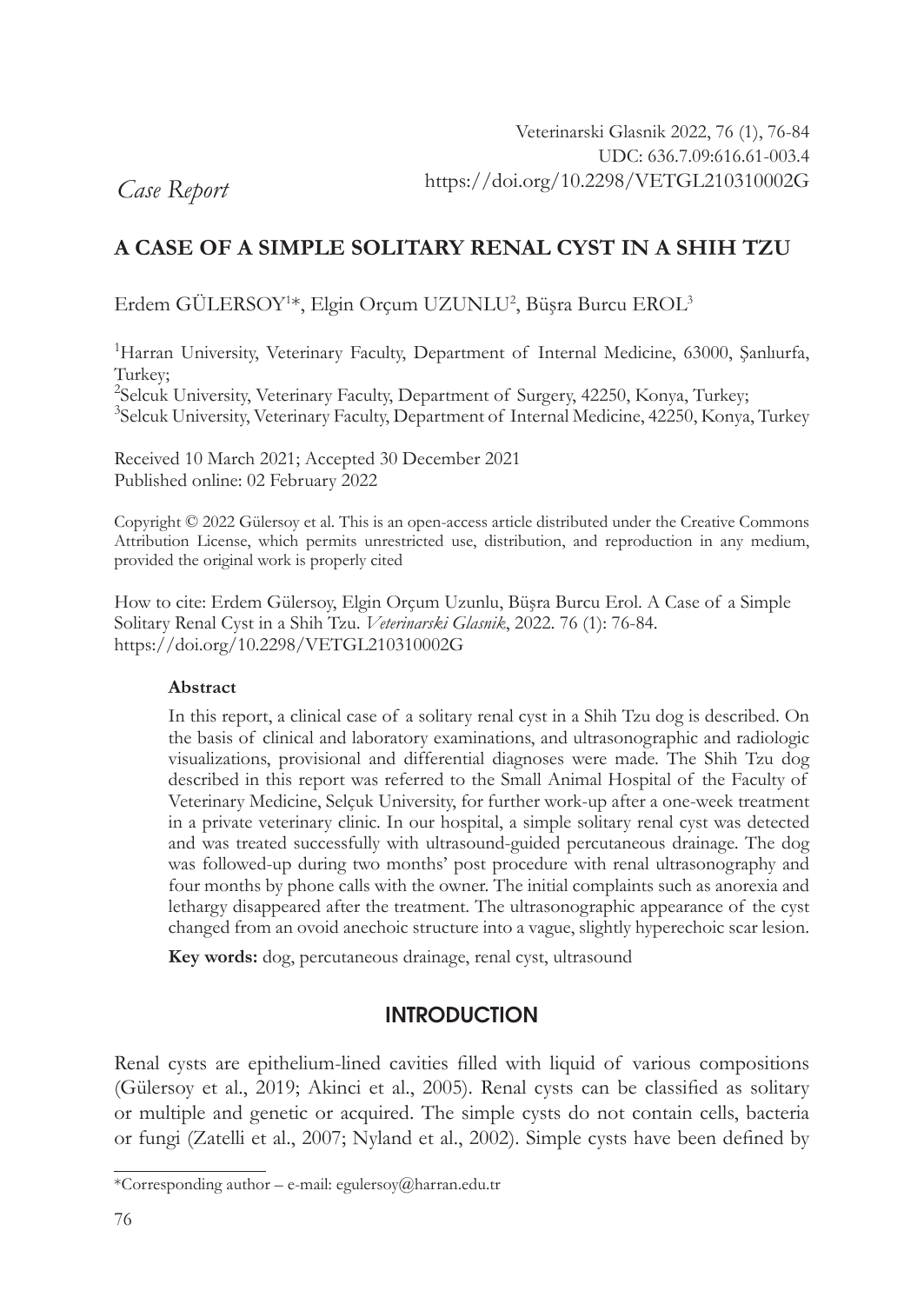Agut et al. (2008) as cysts that are not associated with decreased renal function. In human medicine, 75% of the renal cyst cases are reported to be solitary, cortical and unilateral (Van Dyck et al., 2018; Watermann, 2014). Although the etiology is not elucidated exactly, ischemia and tubular obstruction have been suggested. Renal cysts can also develop secondary to chronic nephropathies. However, it was reported that accumulation of fluid may be caused by metabolically active epithelial cells (Park et al., 2019). In humans, simple renal cysts can be concomitant with findings such as abdominal pain, urinary tract obstruction and systemic hypertension (Van Dyck et al., 2018; Zatelli et al., 2005).

In veterinary medicine, renal cysts are diagnosed more often in cats than in dogs. Renal cysts in dogs and cats can be congenital, such as polycystic kidney disease, described in Persian cats and Cairn and Bull terriers. Also, cysts can be seen in familial nephropathy of Shih Tzus and Lhasa Apsos, and as hereditary multifocal renal cystadenomas or cystadenocarcinomas that are usually seen in German shepherd dogs. Hematomas and abscesses should be considered in the differential diagnoses. In cats, polycystic kidney disease has also been observed to be more common and has a greater incidence in longhaired than in short-haired breeds (Gülersoy et al., 2020; Park et al., 2019; Paskalev et al., 2012; Lulich, 1988; Crowell, 1979; Rendano and Parker, 1976; Battershell and Gareia, 1969).

In both human and veterinary medicine, simple renal cysts often are encountered during necropsy or abdominal ultrasonography performed for unrelated clinical manifestation (Risdon and Woolf, 1998). During ultrasonographic examination, simple renal cysts are observed as oval lesions with anechoic content and a thin hyperechoic wall. They are variable in size, and renal deformation may occur depending on their dimensions. It was reported that the metabolically active epithelium covering the internal surface of the cystic cavity is responsible for progressive fluid accumulation (Zatelli et al., 2005). Although most of the renal cysts are of benign nature and are subclinical, abdominal distention, weight loss, vomiting, anorexia, polyuria, polydipsia and systemic hypertension, especially in cats, may be observed (Paskalev et al., 2012; Northington and Juliana, 1977). Hypertension, which is more common in cats, occurs as a result of pressure applied by the cyst on the vascular structures of the parenchyma, resulting in activation of the renin-angiotensin-aldosterone system (Zatelli et al., 2005).

Although there is no consensus on optimal timing for intervention, treatment indications depend on clinical signs such as severity of hypertension, presence of urinary tract obstruction and the size of the renal cyst. In human medicine, renal cysts that are larger than 4 cm in diameter and with a risk of malignancy require intervention (Park et al., 2019). Treatment options include percutaneous drainage, sclerotherapy, cysto-retroperitoneal shunting, percutaneous fulguration and marsupialization and surgical fenestration. Symptom relief and prevention of recurrence are treatment goals (Park et al., 2019; Zatelli et al., 2005).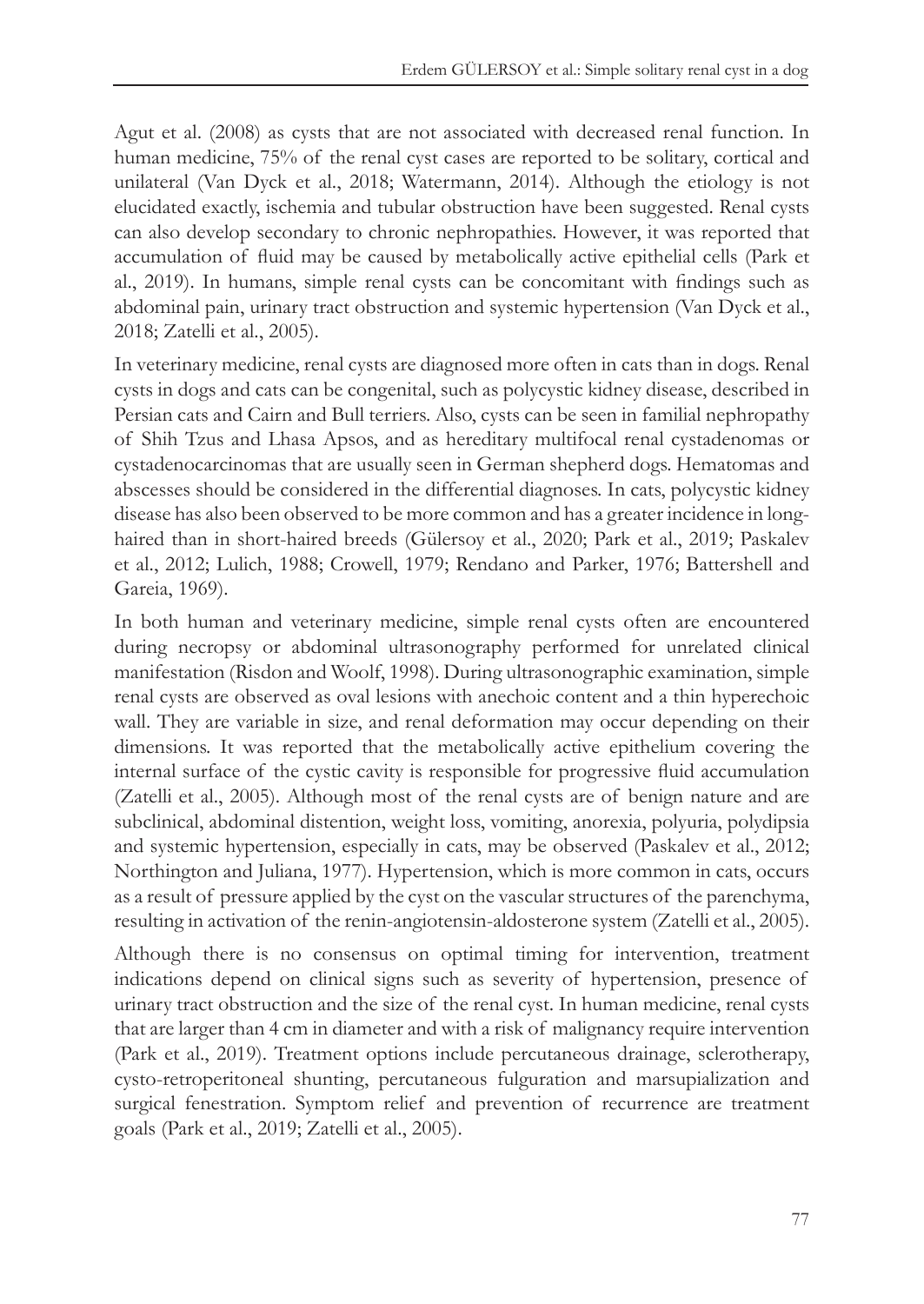# CASE PRESENTATION

**Signalment, history and clinical findings.** A six-year-old intact male Shih Tzu weighing 7.1 kilograms was admitted for examination at the Small Animal Hospital of the Faculty of Veterinary Medicine, Selçuk University with a history of loss of appetite, lethargy and stranguria. The dog was treated with antibiotics for possible urinary tract infection in a private veterinary clinic for a week before admission to the hospital. It was learned that the defecation was normal, but urination was painful. The physical examination revealed a good body condition but abdominal distension. The rectal body temperature was 39.3 ° С, heart rate was 136 beats/minute, respiratory rate was 52 breaths/minute, systemic blood pressure was 130 mmHg and visible mucous membranes were slightly pale. Additional diagnostic analyses consisted of laboratory blood tests including complete blood count (CBC) (MS4 CFE 279® autoanalyzer, France), blood gas (Radiometer ABL 90® Automatic analyzer, Model 5700, USA) and serum biochemistry (BT 3000 Plus®, Biotecnical Inc. SPA, Italy), urinalysis (URIT-31®, India), radiography (Fujifilm FCR Prima, Japan) and ultrasonography (Mindray DC-3®, USA).

**Laboratory and diagnostic imaging findings.** At admission, CBC and serum biochemistry profile including electrolyte measurements revealed mild metabolic acidosis, hyperlactatemia, hypoglycemia, base excess, leukocytosis, hyperphosphatemia, hypercalcemia and elevation in blood urea, creatinine and albumin levels. The other hematological parameters were within the reference ranges. The results of laboratory blood tests are shown in Table 1. Complete urinalysis, urine protein:creatinine (UPC) ratio, and urine sediment analysis (Olympus®, USA, light microscope x40 magnification) were performed on the urine that was collected by cystocentesis. Urinalysis revealed leukocytes  $(+1)$ , proteinuria  $(+2)$ , blood  $(-/+)$  and UPC 0.10 (reference:  $\leq 0.50$ ). As a result of examination of the urinary sediment, epithelial cells and erythrocytes were identified. No crystalluria was observed. The laterolateral abdominal radiography revealed an abnormal oval shadow over the spleen. The abdominal ultrasonography revealed an oval, anechoic cystic structure about 5.3 cm in diameter in the left kidney. The cyst had a thin hyperechoic wall with distal acoustic enhancement accompanied by dilatation of the renal pelvis. The right kidney had normal echo structure and was normal in size (Figure 1). The results of clinical examination and diagnostic imaging suggested a cystic structure in the left kidney.

**Treatment.** The dog was premedicated with dexmedetomidine (3 μg/kg, Dexdomitor®) and butorphanol (0.2 mg/kg, Dolorex®). Induction and maintenance of anesthesia were obtained with alfaxalone (2 mg/kg, Alfaxan®). Aseptic preparation of the skin was performed before drainage. Ultrasound-guided percutaneous drainage of the cyst was performed by using 23-gauge spinal needle. A portion of the drained material was submitted for cytological examination. In total 15 mL of transparent fluid were aspirated from the cyst cavity without complications. Another portion of collected cystic fluid was sent for bacterial culture. Cytological examination of the cystic fluid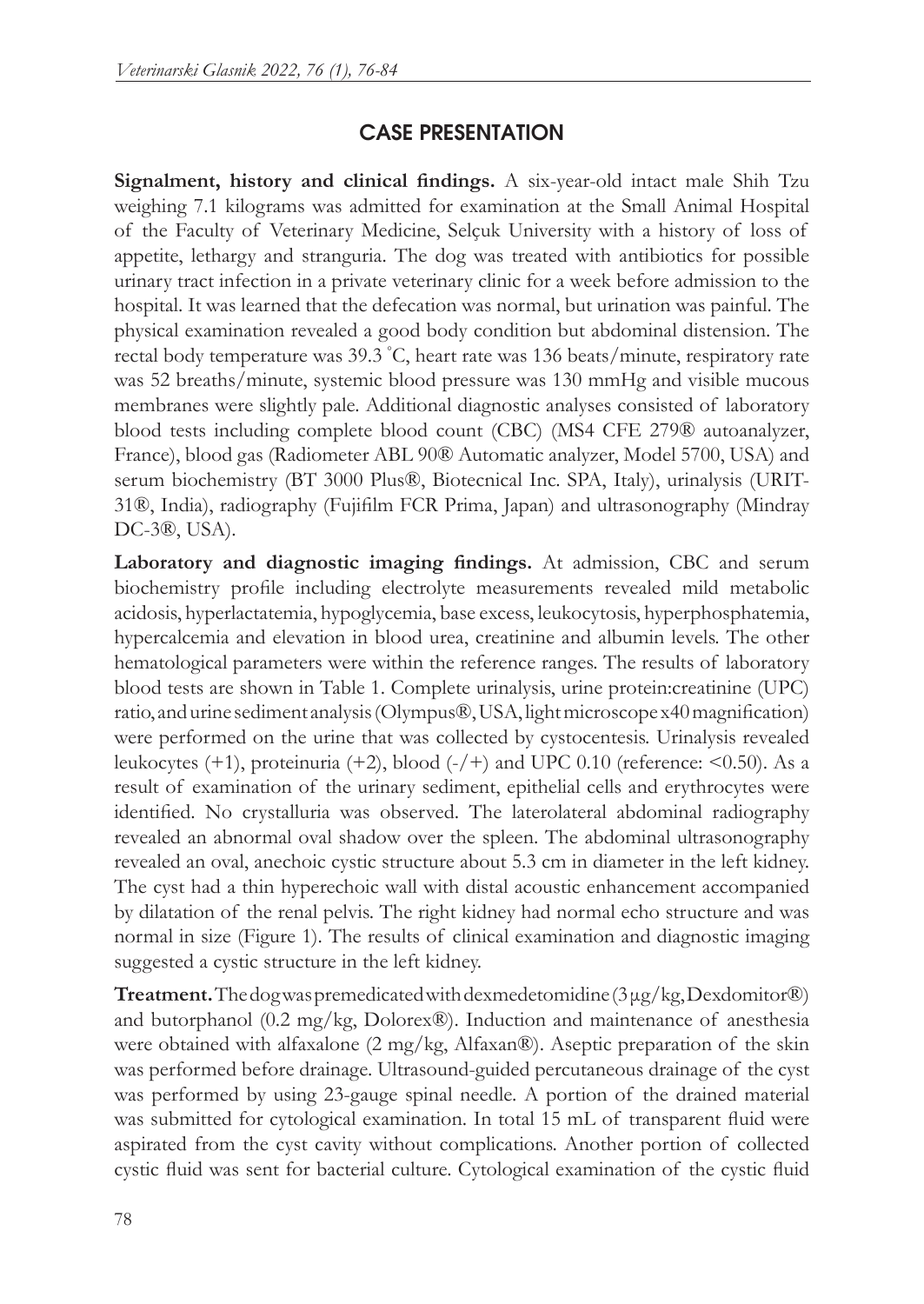| Parameters                             | Value (first<br>admission) | Value (60 days<br>follow up) | range<br>Ref. | Parameters                                                                                                                                                                                                                                                                                                                                                                                                                                                                                                                      | Value (first<br>admission) | Value (60 days<br>follow up) | range<br>Ref. |
|----------------------------------------|----------------------------|------------------------------|---------------|---------------------------------------------------------------------------------------------------------------------------------------------------------------------------------------------------------------------------------------------------------------------------------------------------------------------------------------------------------------------------------------------------------------------------------------------------------------------------------------------------------------------------------|----------------------------|------------------------------|---------------|
| Hq                                     | 7.33                       | 7.38                         | 7.35-7.45     | BUN(mg/dl)                                                                                                                                                                                                                                                                                                                                                                                                                                                                                                                      | 22.1                       | 8.1                          | $5.6 - 11.8$  |
| $\mathbf K$ (mmol/L)                   | 3.6                        | 3.7                          | $3.4 - 5.6$   | Crea (mg/dl)                                                                                                                                                                                                                                                                                                                                                                                                                                                                                                                    | 1.6                        | 0.6                          | $0.5 - 1.5$   |
| $Na \pmod{L}$                          | 158                        | 151                          | 150-165       | AST (U/L)                                                                                                                                                                                                                                                                                                                                                                                                                                                                                                                       | 17                         | 29                           | 10-88         |
| $Cl (mmol/L)$                          | 116                        | 115                          | 104-128       | ALT (U/L)                                                                                                                                                                                                                                                                                                                                                                                                                                                                                                                       | $\overline{ }$             | 102                          | 10-88         |
| $Lac$ (mmol/L)                         | 2.5                        | 1.8                          | $0-2$         | ALP (U/L)                                                                                                                                                                                                                                                                                                                                                                                                                                                                                                                       | $\overline{40}$            | 218                          | $20 - 150$    |
| Glucose (mg/dl)                        | 73                         | 83                           | 80-120        | Glucose $(mg/dl)$                                                                                                                                                                                                                                                                                                                                                                                                                                                                                                               | 82                         | 97                           | $60 - 110$    |
| BE (mmol/L)                            | $-6.3$                     | $-4.5$                       | $-4 - 4$      | Amylase (U/L)                                                                                                                                                                                                                                                                                                                                                                                                                                                                                                                   | 639                        | 187                          | 300-2000      |
| $HCO_3$ (mmol/L)                       | 19.0                       | 20.0                         | 19-24         | LDH (U/L)                                                                                                                                                                                                                                                                                                                                                                                                                                                                                                                       | 78                         | 150                          | $50 - 495$    |
| $WBC(m/mm^3)$                          | 22.7                       | 10.95                        | $6 - 17$      | T. bil $(mg/dl)$                                                                                                                                                                                                                                                                                                                                                                                                                                                                                                                | 0.3                        | 0.5                          | $0.1 - 0.6$   |
| ${\rm Lym\ (m/mm^3)}$                  | 3.32                       | 4.45                         | $0.6 - 5.1$   | $D.$ bil $(mg/dl)$                                                                                                                                                                                                                                                                                                                                                                                                                                                                                                              | $\overline{0}$ :           | 0.3                          | $0 - 0.3$     |
| Monocyte (m/mm <sup>3</sup> )          | 0.41                       | 1.60                         | $0.1 - 1.7$   | Phosphorus (mg/dl)                                                                                                                                                                                                                                                                                                                                                                                                                                                                                                              | 6.3                        | 3.9                          | $2.2 - 5.5$   |
| Gra $(m/mm^3)$                         | 19.6                       | 5.00                         | $3 - 13.6$    | Cholesterol (mg/dl)                                                                                                                                                                                                                                                                                                                                                                                                                                                                                                             | 168                        | 268                          | 125-270       |
| RBC (M/mm <sup>3</sup> )               | 6.98                       | 8.10                         | $5.5 - 8.5$   | Albumin $(g/dl)$                                                                                                                                                                                                                                                                                                                                                                                                                                                                                                                | 4.7                        | 2.8                          | $2.3 - 3.8$   |
| MCV(fl)                                | 79.8                       | 72.9                         | 58-73         | Calcium (mg/dl)                                                                                                                                                                                                                                                                                                                                                                                                                                                                                                                 | 14.0                       | $\overline{111}$             | 8.6-11.2      |
| MCH <sub>(pg)</sub>                    | 15.3                       | 24.1                         | 19.5-24.5     | Triglyceride (mg/dl)                                                                                                                                                                                                                                                                                                                                                                                                                                                                                                            | $\frac{9}{2}$              | 38                           | $20 - 112$    |
| Hb(g/dl)                               | 10.7                       | 20.4                         | $14.1 - 20$   | CPK (U/L)                                                                                                                                                                                                                                                                                                                                                                                                                                                                                                                       | 51                         | 152                          | $20 - 200$    |
| bilirubin, CPK: Creatine phosphokinase |                            |                              |               | Crea: Creatinine, AST: Aspartate aminotransferase, ALT: Alanine aminotransferase, ALP: Alkaline phosphatase, LDH: Lactate dehydrogenase, T. Bil: Total bilirubin, D. Bil: Direct<br>Ref. range: Reference range, pH: Power of hydrogen, K: Potassium, Na: Sodium, Cl: Chlorine, Lac: Lactate, BE: Base excess, HCO;: Bicarbonate, WBC: White blood cells, Lym:<br>Lymphocyte, Gra: Granulocyte, RBC: Red blood cells, MCV: Mean corpuscular volume, MCH: Mean corpuscular hemoglobin, Hb: Hemoglobin, BUN: Blood urea nirtogen, |                            |                              |               |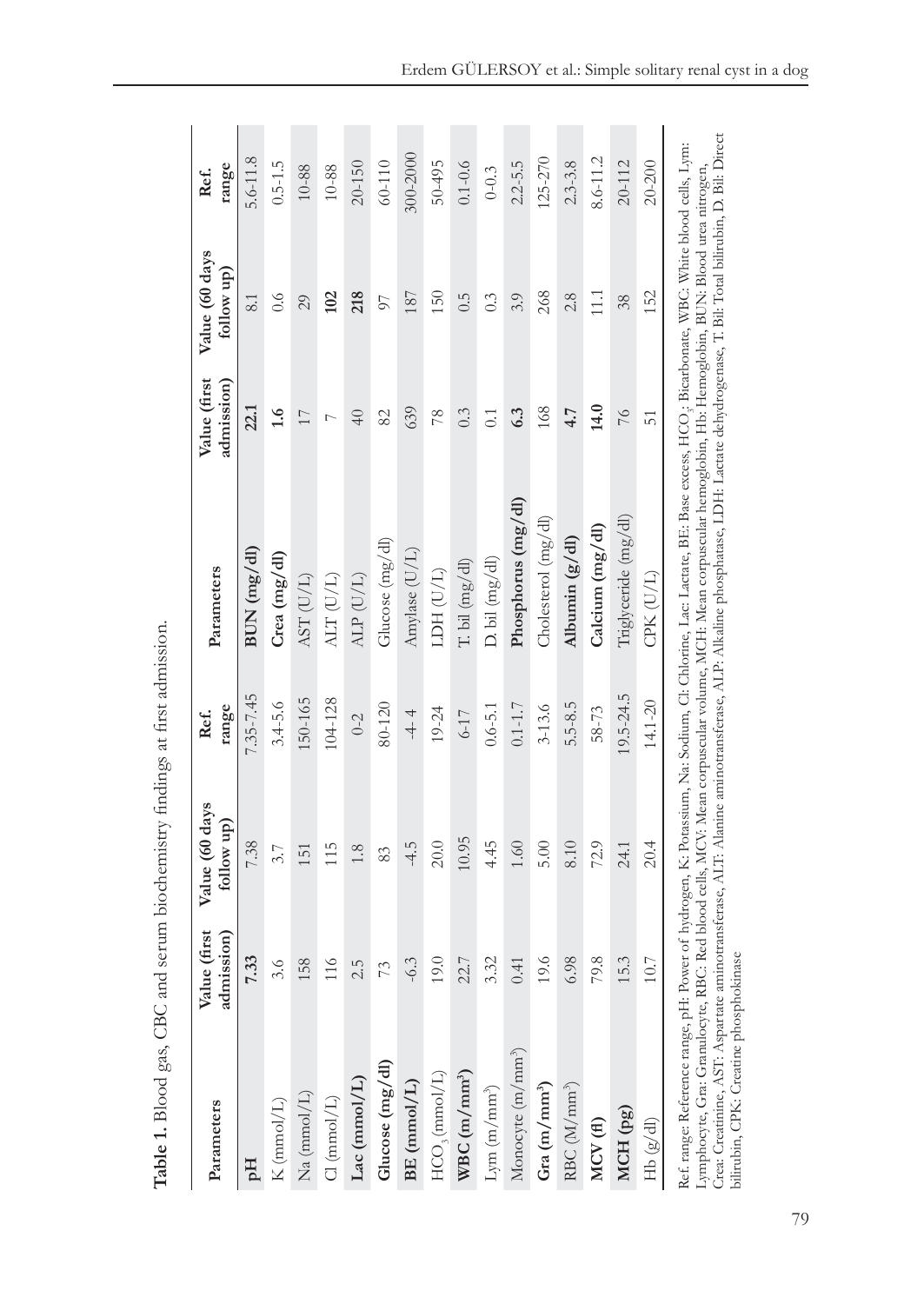revealed the presence of epithelial cells but no evidence of inflammatory or neoplastic cells. The animal was hospitalized for 24 hours after the procedure to continuously monitor the patient by clinical examination and abdominal ultrasonography, and ultimately, no evidence of short-term complications was found.



**Figure 1.** Ultrasonographic and radiographic findings at first admission

**Follow-up findings.** At two-month follow-up, the dog was re-evaluated. Neither were clinical abnormalities observed nor complaints reported from the owner. The dog was asymptomatic, and systolic blood pressure was determined to be 120 mmHg. Also, blood gas, CBC and serum biochemistry parameters were within the reference ranges



**Figure 2.** Ultrasonographic findings on 60-day follow-up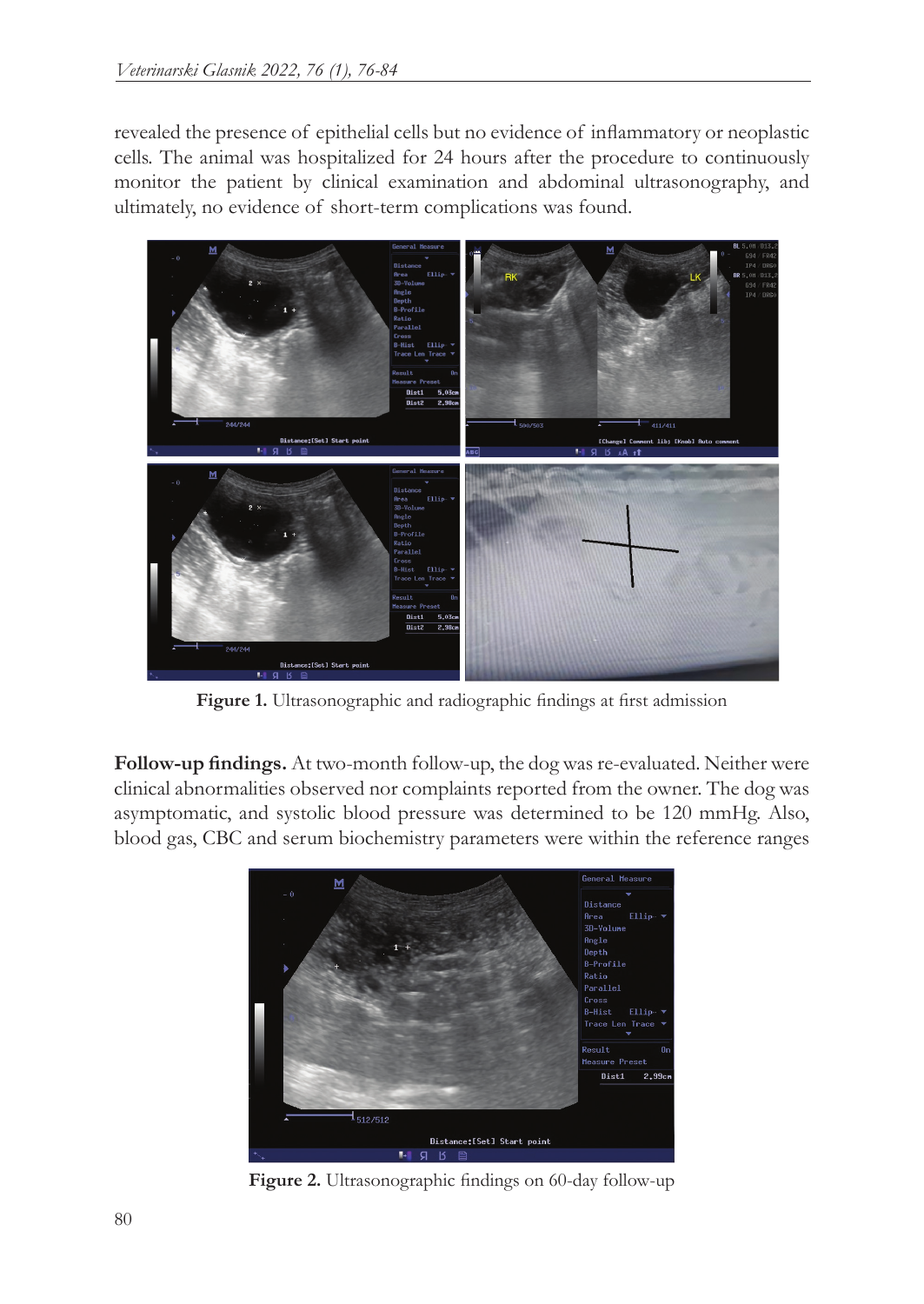(Table 1). UPC was 0.05 (reference: <0.50). Abdominal ultrasonography revealed a slightly hyperechoic scar lesion in the left kidney and no abnormalities detected in the right kidney (Figure 2).

#### **DISCUSSION**

In veterinary medicine, simple renal cysts are rare and their pathophysiology has not yet been described. Moreover, there is no determined prevalence of renal cysts in veterinary medicine (Zatelli et al., 2002). While there is an abundance of information regarding incidence, treatment or prognosis of renal cysts in humans (Park et al., 2019), except for polycystic kidney disease, the information in dogs is limited. Similar to the majority of human renal cysts (Waterman, 2014), the present case consisted of a simple solitary, unilateral renal cyst. Simple renal cysts have a particular ultrasonographic appearance such as oval shape, anechoic content, thin hyperechoic wall and strong distal acoustic enhancement (Nyland et al., 2015). In the presented case, the content of the cyst was acellular, no bacteria were seen in direct smear, and the result of the bacterial culture was negative. Hereby, the diagnosis of simple cyst was made, according to the definition proposed by Zatelli et al (2007). The ultrasonographic appearance of the renal cyst in the dog presented in this report was compatible with all previously mentioned features (Van Dyck et al., 2018; Paskalev et al., 2012).

Ultrasound- or computed tomography-guided percutaneous drainage or sclerotherapy are simple, alternative and non-invasive techniques (Park et al., 2019; Baysal and Soylu, 2009). As the recurrence rate is high after the percutaneous drainage, it is always important to follow up patients (Agarwal and Hernal, 2011) so that new medical decisions, such as proceeding to sclerotherapy or repeating the percutaneous drainage, can be made for the patient in timely manner. In human medicine it is recommended that sclerotherapy is the initial therapy in cases of simple solitary cyst or for diagnostic sampling and for pain relief as the recurrence rate after sclerotherapy (0% to 78%) is lower compared to after percutaneous drainage (up to 80%) (Park et al., 2019; Agarwal and Hernal, 2011). The possible complications of the technique performed in the present case were bleeding or rupture of the cyst. In cases of sclerotherapy, the most common complication is the leakage of the sclerosing solution. Although the single drainage recurrence rate has been reported to be between 33-80% (Van Dyck et al., 2018; Hanna and Dahniya, 1996), in the present case, no recurrence was observed over a 60-day period.

### **CONCLUSION**

Features such as low cost, nominal hospitalization time and low risk of complications make percutaneous aspiration an important treatment of choice for simple renal cysts. In this case, achieving the size reduction of the cyst, the percutaneous drainage was considered successful. Normal UPC, blood urea and creatinine levels after the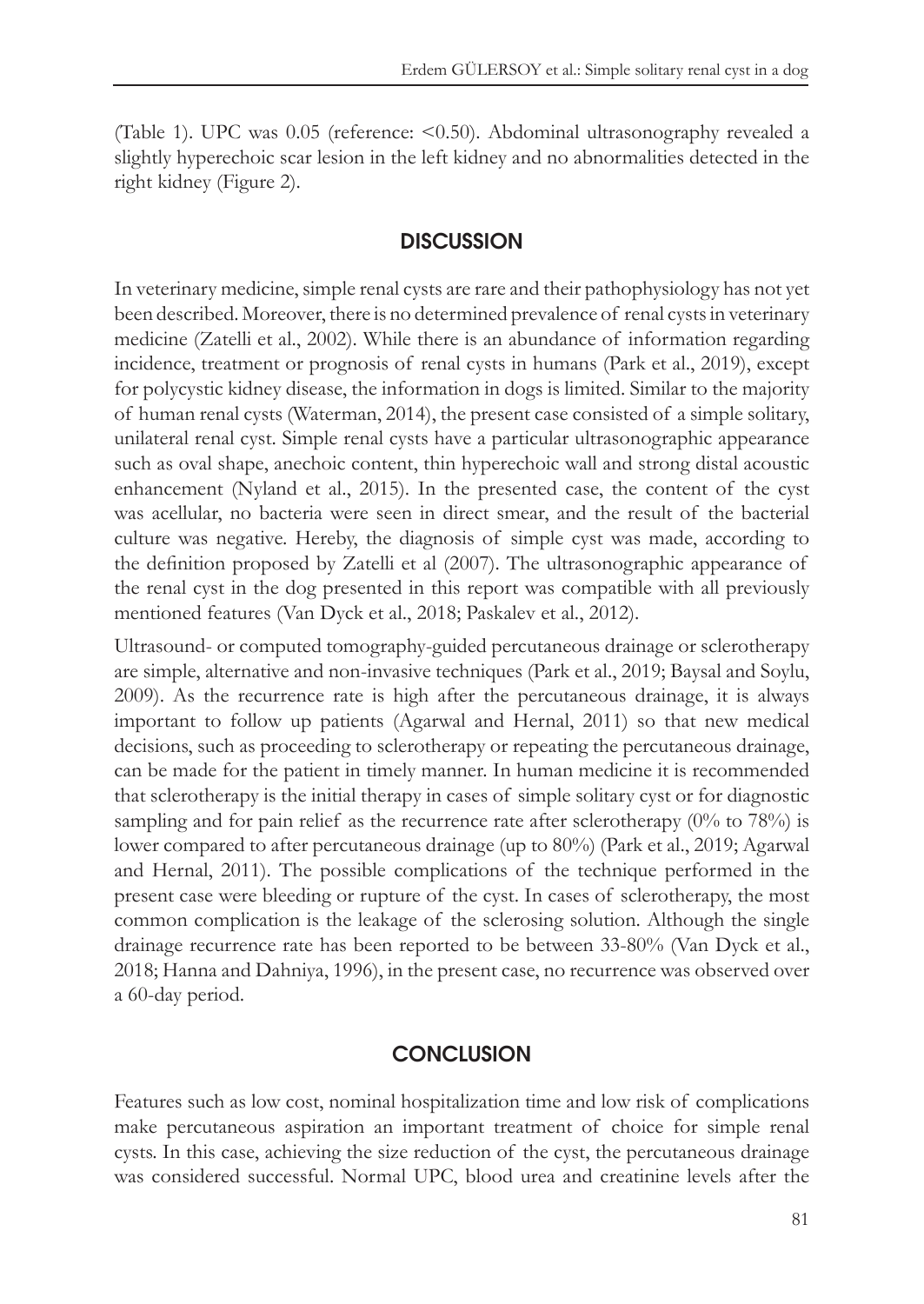procedure indicated that the kidneys were functioning normally. Only a hyperechoic lesion without demarcation was detected in the left kidney on the last ultrasonographic examination. The slightly hyperechoic lesion was interpreted as a scar tissue.

Although the reported rate of sclerotherapy complications such as ischemia, necrosis and bleeding is low, with percutaneous drainage alone, they were avoided altogether. In conclusion, the procedure in the present case provided complete resolution of the renal cyst and improvement of the renal function. Further studies are needed to evaluate the success and recurrence rate of single percutaneous drainage in comparison to single or multiple sclerotherapy of renal cysts in veterinary medicine using a larger number of cases and long-term follow-up.

The facts that symmetric dimethylarginine was not assessed in the evaluation of kidney function and that the cause of the renal cyst could not be determined are both limitations in this case report.

## **Authors' contributions**

EG performed the clinical and ultrasonographic examinations and the treatment procedure; EG and EOU participated in the data analysis and interpretation and also manuscript writing; EOU and BBE contributed to the radiological examination, data analysis and interpretation.

## **Competing interests**

The authors declare that they have no competing interests.

## **REFERENCES**

- Agarwal M. M., Hemal A. K. 2011. Surgical management of renal cystic disease. Current Urology Reports, 12:3-10. https://doi.org/10.1007/s11934-010-0152-2
- Agut A., Soler M., Laredo F. G., Pallares F. J., Seva J. I. 2008. Imaging diagnosis ultrasoundguided ethanol sclerotherapy for a simple renal cyst. Veterinary Radiology and Ultrasound, 49:65-67. https://doi.org/10.1111/j.1740-8261.2007.00319.x
- Akinci D., Akhan O., Ozmen M., Gumus B., Ozkan O., Karaaltincaba M., Cil B., Haliloglu M. 2005. Long-term results of single-session percutaneous drainage and ethanol sclerotherapy in simple renal cysts. European Journal of Radiology, 54:298-302. https:// doi.org/10.1016/j.ejrad.2004.07.008

Battershell D., Gareia J. P. 1969. Polycystic kidney in a cat. Journal of the American Veterinary Medical Association, 154:665-669. https://doi.org/10.1093/oxfordjournals.jhered.a022945

- Baysal T., Soylu A. 2009. Percutaneous treatment of simple renal cysts with n-butyl cyanoacrylate and iodized oil. Diagnostic and intervention Radiology, 15:148-152.
- Crowell W. A. 1979. Polycystic renal disease in related cats. Journal of the American Veterinary Medical Association, 175:386-391.
- Gülersoy E., Maden M., Erol B. B., Ismailoglu N., Parlak K. 2020. Polycystic liver disease in a golden Syrian hamster. Bozok Veterinary Sciences, 1:34-38.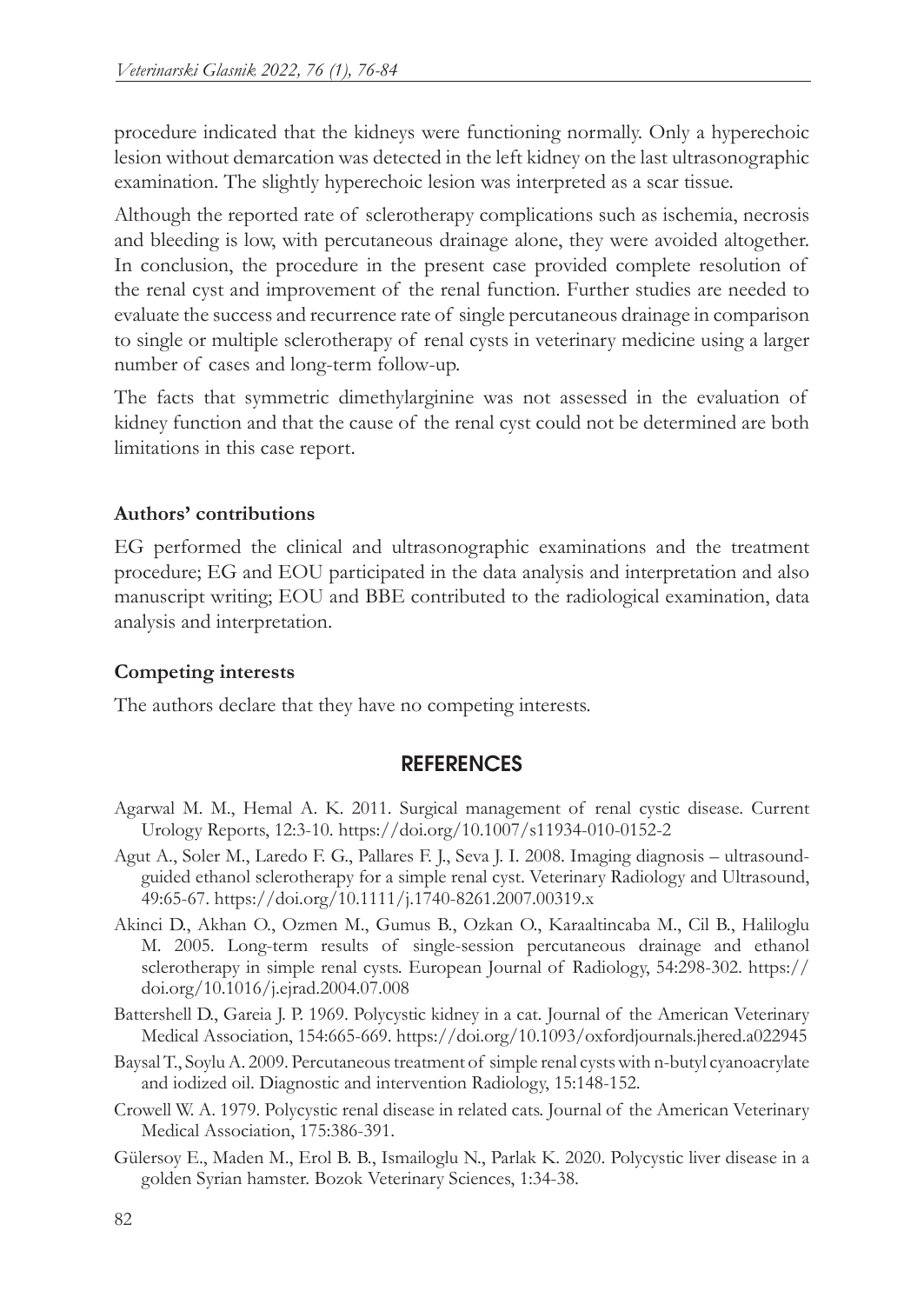- Gülersoy E., Ok M., Kapar M. M., Celebi A. 2019. Bir kedide perirenal pseudokist olgusu. Eurasian Journal of Veterinary Sciences, 35:109-113.
- Hanna R. M., Dahniya M. H. 1996. Aspiration and sclerotherapy of symptomatic simple renal cysts: Value of two injections of a sclerosing agent. American Journal of Roentgenology, 167:781- 783.
- Lulich J. P. 1988. Feline idiopathic polycystic kidney disease. Compendium on Continuing Education for the Practising Veterinarian, 10:1030-1035.
- Northington J. W., Juliana M. M. 1977. Polycystic kidney disease in a cat. Journal of Small Animal Practice, 4:213-219. https://doi.org/10.1111/j.1748-5827.1977.tb05835.x
- Nyland T. G., Mattoon J. S, Hergesell E. J, Wisner E. R. 2002. Urinary tract. In: Small Animal Diagnostic Ultrasound. Eds. T. G. Nyland, J. S. Mattoon, WB Saunders, Philadelphia, PA, pp. 158-195.
- Nyland T. G., Widmer W. R., Mattoon J. S. 2015. Urinary tract. In: Small Animal Diagnostic Ultrasound. Eds. T. G. Nyland, J. S. Mattoon, Elsevier Saunders, Missouri, pp. 557-607.
- Park J., Moon C., Lee M., Lee H., Jeong S. M. 2019. Surgical fenestration combined with omentalization for the treatment of renal cysts in 2 dogs. Canadian Veterinary Journal, 60:1104-1110.
- Paskalev M., Lazarov L., Atanasoy A. 2012. A case of solitary renal cyst in a dog. Bulgarian Journal of Veterinary Medicine, 15:62-67.
- Rendano V. T., Parker R. B. 1976. Polycystic kidneys and peritoneopericardial diaphragmatic hernia in the cat: A case report. Journal of Small Animal Practice, 17:479-483. https://doi. org/10.1111/j.1748-5827.1976.tb06989.x
- Risdon R. A., Woolf A. S. 1998. Developmental defects and cystic diseases of the kidney. Simple cysts. In: Heptinstall's Pathology of the Kidney, Vol 2. Eds. J. C. Jennette, J. L. Olson, M. M. Schwartz, F. G. Silva, Lippincott-Raven, Philadelphia, PA, pp. 1184-1186.
- Van Dyck R., Fina C., Buresova E., Paepa D., De Wilde H., Daminet S. 2018. Successful management of a solitary simple renal cyst in a dog. Vlaams Diergeneeskundig Tijdschrift, 87:134-138.
- Waterman J. 2014. Diagnosis and evaluation of renal cysts. Primary Care, 41:823-835. https:// doi.org/10.1016/j.pop.2014.08.003
- Zatelli A., D'ippolito P., Bonfanti U., Zini E. 2007. Ultra-sound-assisted drainage and alcoholization of hepatic and renal cysts: 22 cases. Journal of the American Animal Hospital Association, 43:112-116. https://doi.org/10.5326/0430112
- Zatelli A., Bonfanti U., Bussadori C. 2002. Incidenza delle cisti renali semplici nel cane: studio ecotomografico di 590 casi. Veterinaria, 3:35-38.
- Zatelli A., Bonfanti U., D'ippolito P. 2005. Obstructive renal cyst in a dog: Ultrasonographyguided treatment using puncture aspiration and injection with 95% ethanol. Journal of Veterinary Internal Medicine, 19:252-254. https://doi.org/10.1111/j.1939-1676.2005. tb02689.x